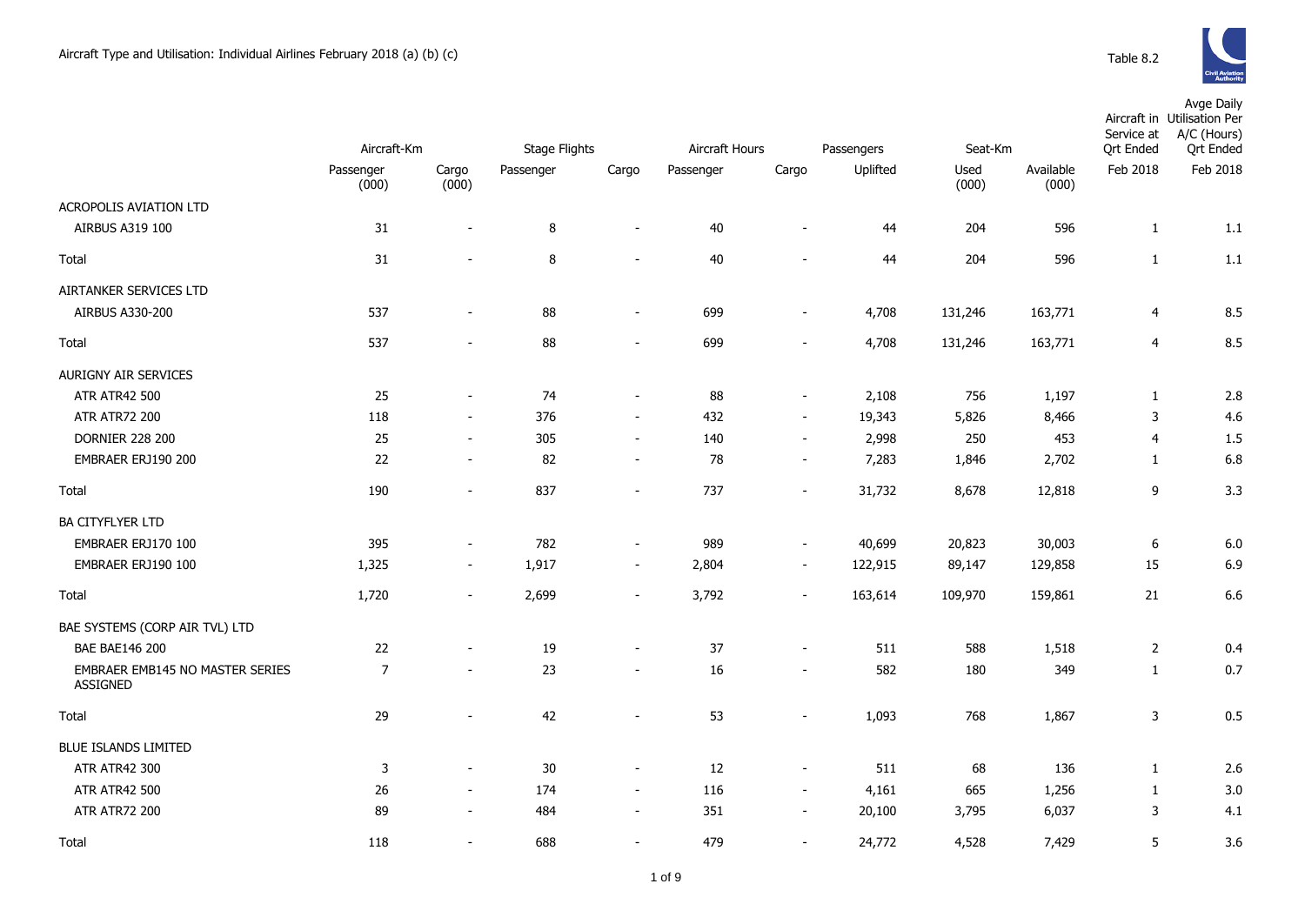|                                                           | Aircraft-Km              |                          | <b>Stage Flights</b>     |                          | Aircraft Hours           |                          | Passengers               | Seat-Km                  |                          | Service at<br><b>Qrt Ended</b> | Aircraft in Utilisation Per<br>A/C (Hours)<br><b>Qrt Ended</b> |
|-----------------------------------------------------------|--------------------------|--------------------------|--------------------------|--------------------------|--------------------------|--------------------------|--------------------------|--------------------------|--------------------------|--------------------------------|----------------------------------------------------------------|
|                                                           | Passenger<br>(000)       | Cargo<br>(000)           | Passenger                | Cargo                    | Passenger                | Cargo                    | Uplifted                 | Used<br>(000)            | Available<br>(000)       | Feb 2018                       | Feb 2018                                                       |
| <b>BMI REGIONAL</b>                                       |                          |                          |                          |                          |                          |                          |                          |                          |                          |                                |                                                                |
| <b>EMBRAER EMB135 NO MASTER SERIES</b><br><b>ASSIGNED</b> | 281                      | $\overline{\phantom{a}}$ | 422                      | $\overline{\phantom{a}}$ | 604                      | $\overline{\phantom{a}}$ | 9,157                    | 6,225                    | 10,406                   | 4                              | 4.8                                                            |
| <b>EMBRAER EMB145 NO MASTER SERIES</b><br><b>ASSIGNED</b> | 1,246                    | $\sim$                   | 1,983                    | $\blacksquare$           | 2,727                    | $\blacksquare$           | 37,759                   | 34,180                   | 61,036                   | 16                             | 6.0                                                            |
| Total                                                     | 1,527                    | $\overline{\phantom{a}}$ | 2,405                    | $\blacksquare$           | 3,332                    |                          | 46,916                   | 40,405                   | 71,442                   | 20                             | 5.8                                                            |
| BRITISH AIRWAYS PLC                                       |                          |                          |                          |                          |                          |                          |                          |                          |                          |                                |                                                                |
| AIRBUS A318 100                                           | 235                      | $\overline{\phantom{a}}$ | 63                       | $\overline{\phantom{a}}$ | 338                      | $\overline{\phantom{a}}$ | 782                      | 4,369                    | 7,510                    | 1                              | 10.2                                                           |
| AIRBUS A319 100                                           | 4,441                    | $\blacksquare$           | 5,708                    | $\overline{\phantom{a}}$ | 9,678                    | $\blacksquare$           | 582,575                  | 459,556                  | 593,184                  | 44                             | 7.6                                                            |
| AIRBUS A320 200                                           | 7,770                    | $\sim$                   | 7,083                    | $\sim$                   | 14,867                   | $\sim$                   | 871,878                  | 974,329                  | 1,226,346                | 67                             | 8.5                                                            |
| AIRBUS A321 200                                           | 2,008                    | $\overline{\phantom{a}}$ | 1,930                    | $\sim$                   | 3,983                    | $\blacksquare$           | 260,433                  | 253,087                  | 355,469                  | 18                             | 8.4                                                            |
| <b>AIRBUS A380 800</b>                                    | 3,261                    | $\overline{\phantom{a}}$ | 360                      | $\overline{\phantom{a}}$ | 4,053                    | $\overline{\phantom{a}}$ | 136,740                  | 1,245,898                | 1,529,232                | 12                             | 12.2                                                           |
| <b>BOEING 747 400</b>                                     | 10,026                   | $\blacksquare$           | 1,466                    | $\sim$                   | 12,694                   | $\overline{\phantom{a}}$ | 342,322                  | 2,399,459                | 3,085,659                | 36                             | 12.6                                                           |
| <b>BOEING 767-300</b>                                     | 720                      | $\blacksquare$           | 632                      | $\sim$                   | 1,367                    | $\blacksquare$           | 112,644                  | 131,819                  | 180,589                  | $\overline{7}$                 | 7.4                                                            |
| <b>BOEING 777 200</b>                                     | 14,071                   | $\blacksquare$           | 2,259                    | $\overline{\phantom{a}}$ | 18,237                   | $\overline{\phantom{a}}$ | 388,850                  | 2,637,247                | 3,400,596                | 46                             | 14.3                                                           |
| <b>BOEING 777 300</b>                                     | 3,774                    | $\overline{\phantom{a}}$ | 485                      | $\sim$                   | 4,820                    | $\sim$                   | 100,717                  | 883,912                  | 1,120,770                | 12                             | 13.3                                                           |
| <b>BOEING 787 8</b>                                       | 2,903                    | $\overline{\phantom{a}}$ | 396                      | $\overline{\phantom{a}}$ | 3,714                    | $\sim$                   | 68,165                   | 504,892                  | 621,324                  | 9                              | 14.8                                                           |
| <b>BOEING 787 9</b>                                       | 5,166                    | $\overline{\phantom{0}}$ | 706                      | $\overline{\phantom{a}}$ | 6,562                    | $\overline{\phantom{a}}$ | 114,039                  | 846,232                  | 1,115,832                | 16                             | 14.0                                                           |
| Total                                                     | 54,374                   | $\overline{\phantom{a}}$ | 21,088                   | $\overline{\phantom{a}}$ | 80,312                   | $\overline{\phantom{a}}$ | 2,979,145                | 10,340,800               | 13,236,511               | 268                            | 10.8                                                           |
| CARGOLOGICAIR LTD                                         |                          |                          |                          |                          |                          |                          |                          |                          |                          |                                |                                                                |
| <b>BOEING 747 400</b>                                     | $\overline{\phantom{a}}$ | 289                      | $\overline{\phantom{a}}$ | 74                       | $\overline{\phantom{a}}$ | 389                      |                          |                          |                          | $\overline{2}$                 | 10.7                                                           |
| <b>BOEING 747 8</b>                                       | $\overline{\phantom{a}}$ | 222                      | $\overline{\phantom{a}}$ | 45                       | $\overline{\phantom{a}}$ | 304                      |                          |                          |                          | $\mathbf{1}$                   | 12.1                                                           |
| Total                                                     | $\overline{\phantom{a}}$ | 511                      | $\overline{\phantom{a}}$ | 119                      | $\overline{\phantom{a}}$ | 693                      |                          |                          |                          | 3                              | 11.2                                                           |
| <b>CELLO AVIATION LTD</b>                                 |                          |                          |                          |                          |                          |                          |                          |                          |                          |                                |                                                                |
| BAE AVRO146RJ 100                                         | 30                       |                          | 53                       | $\overline{\phantom{a}}$ | 57                       | $\overline{\phantom{a}}$ | 429                      | 1,702                    | 2,944                    | 1                              |                                                                |
| <b>BAE BAE146 200</b>                                     | $\overline{\phantom{a}}$ |                          | $\overline{\phantom{a}}$ | $\overline{\phantom{a}}$ | $\overline{\phantom{a}}$ | $\overline{\phantom{a}}$ | $\overline{\phantom{a}}$ | $\overline{\phantom{a}}$ | $\overline{\phantom{a}}$ | $\mathbf{1}$                   | 0.3                                                            |
| <b>BOEING 737-300</b>                                     | $\overline{4}$           |                          | 5                        | $\blacksquare$           | 9                        | $\blacksquare$           | 228                      | 190                      | 240                      | 1                              | 0.2                                                            |
| Total                                                     | 34                       |                          | 58                       | $\sim$                   | 65                       |                          | 657                      | 1.892                    | 3,184                    | 3                              | 0.2                                                            |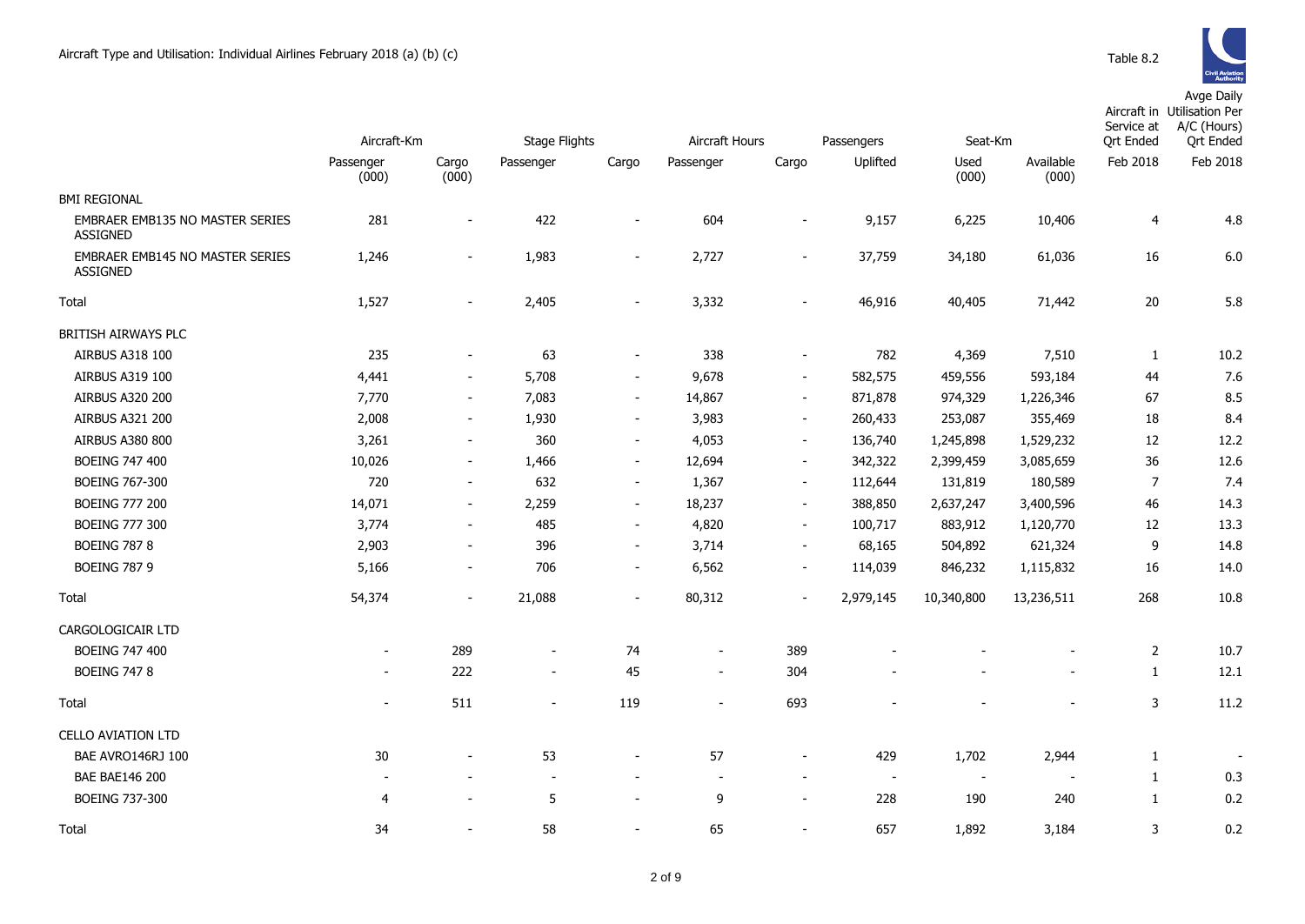|                                                           | Aircraft-Km              |                | <b>Stage Flights</b>     |                          | Aircraft Hours |                          | Passengers     | Seat-Km                      |                    | Service at<br><b>Qrt Ended</b> | Aircraft in Utilisation Per<br>A/C (Hours)<br><b>Qrt Ended</b> |
|-----------------------------------------------------------|--------------------------|----------------|--------------------------|--------------------------|----------------|--------------------------|----------------|------------------------------|--------------------|--------------------------------|----------------------------------------------------------------|
|                                                           | Passenger<br>(000)       | Cargo<br>(000) | Passenger                | Cargo                    | Passenger      | Cargo                    | Uplifted       | Used<br>(000)                | Available<br>(000) | Feb 2018                       | Feb 2018                                                       |
| DHL AIR LTD                                               |                          |                |                          |                          |                |                          |                |                              |                    |                                |                                                                |
| <b>BOEING 757-200</b>                                     | $\overline{\phantom{a}}$ | 965            | $\overline{\phantom{a}}$ | 1,183                    | $\blacksquare$ | 1,925                    |                |                              |                    | 21                             | 3.0                                                            |
| <b>BOEING 767-300</b>                                     | $\overline{\phantom{a}}$ | 815            | $\overline{\phantom{a}}$ | 245                      | $\blacksquare$ | 1,141                    |                |                              |                    | $\overline{4}$                 | 11.4                                                           |
| Total                                                     | $\overline{\phantom{a}}$ | 1,780          | $\overline{\phantom{a}}$ | 1,428                    | $\blacksquare$ | 3,067                    |                |                              |                    | 25                             | 4.3                                                            |
| <b>EASTERN AIRWAYS</b>                                    |                          |                |                          |                          |                |                          |                |                              |                    |                                |                                                                |
| <b>ATR ATR72 200</b>                                      | 49                       |                | 144                      | $\overline{\phantom{a}}$ | 125            | $\overline{a}$           | 3,870          | 1,365                        | 3,644              | 1                              | 3.8                                                            |
| BAE JETSTREAM 4100 4100                                   | 210                      |                | 761                      | $\blacksquare$           | 567            | $\blacksquare$           | 7,708          | 2,879                        | 6,075              | 17                             | 1.3                                                            |
| <b>EMBRAER EMB145 NO MASTER SERIES</b><br><b>ASSIGNED</b> | 127                      | $\sim$         | 237                      | $\overline{\phantom{a}}$ | 233            | $\overline{\phantom{a}}$ | 5,889          | 3,695                        | 6,372              | 3                              | 2.7                                                            |
| EMBRAER ERJ170 100                                        | 156                      | $\sim$         | 246                      | $\sim$                   | 286            | $\blacksquare$           | $\sim$         | 8,213                        | 11,867             | 2                              | 3.9                                                            |
| SAAB 2000 NO MASTER SERIES<br><b>ASSIGNED</b>             | 232                      |                | 641                      | $\blacksquare$           | 527            | $\blacksquare$           | 10,065         | 5,633                        | 11,616             | 9                              | 2.2                                                            |
| Total                                                     | 775                      | $\sim$         | 2,029                    | $\overline{\phantom{a}}$ | 1,738          | $\overline{\phantom{a}}$ | 27,532         | 21,785                       | 39,574             | 32                             | 2.0                                                            |
| EASYJET AIRLINE COMPANY LTD                               |                          |                |                          |                          |                |                          |                |                              |                    |                                |                                                                |
| AIRBUS A319 100                                           | 12,206                   |                | 13,612                   | $\overline{\phantom{a}}$ | 23,318         | $\blacksquare$           | 1,868,043      | 1,688,251                    | 1,904,070          | 126                            | 8.3                                                            |
| <b>AIRBUS A320 200</b>                                    | 13,698                   | $\sim$         | 11,494                   | $\sim$                   | 23,913         | $\overline{\phantom{a}}$ | 1,863,285      | 2,263,986                    | 2,542,524          | 96                             | 9.5                                                            |
| AIRBUS A320 200N                                          | 742                      |                | 375                      | $\sim$                   | 1,156          | $\overline{\phantom{a}}$ | 63,320         | 127,952                      | 137,982            | 4                              | 10.5                                                           |
| Total                                                     | 26,646                   | $\sim$         | 25,481                   | $\sim$                   | 48,387         | $\sim$                   | 3,794,648      | 4,080,189                    | 4,584,576          | 226                            | 8.9                                                            |
| EXECUTIVE JET CHARTER LTD                                 |                          |                |                          |                          |                |                          |                |                              |                    |                                |                                                                |
| AEROSPATIALE AS365 NO MASTER<br>SERIES ASSIGNED           |                          |                |                          |                          |                |                          |                |                              |                    | $\mathbf{1}$                   |                                                                |
| AGUSTA AW139 NO MASTER SERIES<br><b>ASSIGNED</b>          |                          |                |                          |                          | ۰              |                          |                | $\qquad \qquad \blacksquare$ |                    | $\overline{2}$                 | $\overline{\phantom{a}}$                                       |
| DASSAULT FALCON 2000 NO MASTER<br><b>SERIES ASSIGNED</b>  | $\mathbf{1}$             |                | $\overline{2}$           | $\blacksquare$           | $\overline{2}$ | $\overline{a}$           | 8              | 5                            | 10                 | $\overline{2}$                 | 0.1                                                            |
| DASSAULT FALCON 7X NO MASTER<br>SERIES ASSIGNED           | $\overline{2}$           |                | 2                        | $\blacksquare$           | 3              | $\blacksquare$           | $\overline{2}$ | $\mathbf{1}$                 | 21                 | $\mathbf{1}$                   | 0.1                                                            |
| GULFSTREAM GVI NO MASTER SERIES<br>ASSIGNED               | 27                       |                | 6                        | $\blacksquare$           | 33             | $\blacksquare$           | 10             | 41                           | 301                | $\mathbf{1}$                   | 0.8                                                            |
| Total                                                     | 30                       |                | 10                       |                          | 38             | $\blacksquare$           | 20             | 47                           | 332                | $\overline{7}$                 | 0.2                                                            |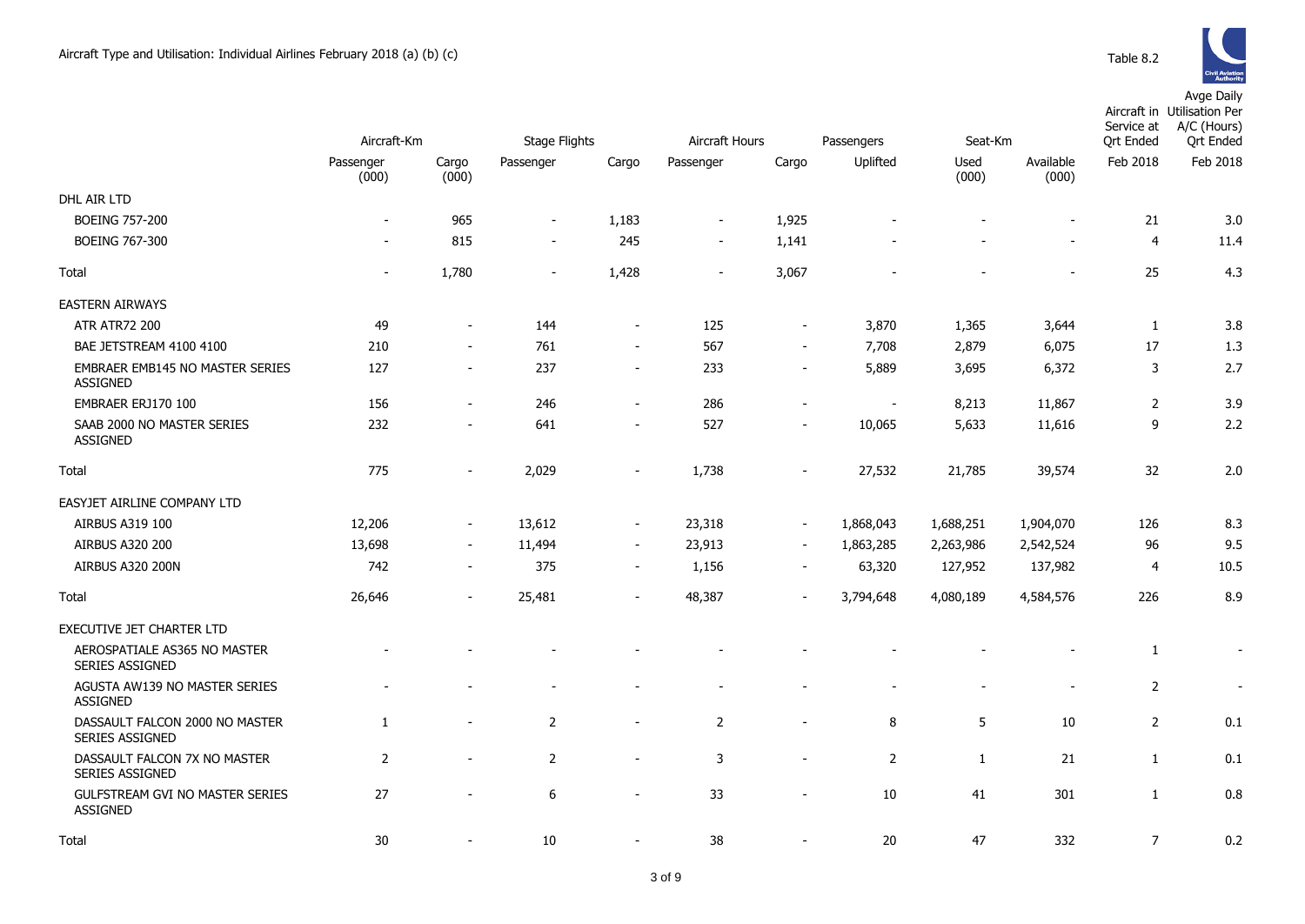|                                                    | Aircraft-Km        |                          | <b>Stage Flights</b> |                          | Aircraft Hours |                          | Passengers     | Seat-Km       |                    | Service at<br><b>Qrt Ended</b> | Aircraft in Utilisation Per<br>A/C (Hours)<br><b>Qrt</b> Ended |
|----------------------------------------------------|--------------------|--------------------------|----------------------|--------------------------|----------------|--------------------------|----------------|---------------|--------------------|--------------------------------|----------------------------------------------------------------|
|                                                    | Passenger<br>(000) | Cargo<br>(000)           | Passenger            | Cargo                    | Passenger      | Cargo                    | Uplifted       | Used<br>(000) | Available<br>(000) | Feb 2018                       | Feb 2018                                                       |
| <b>FLYBE LTD</b>                                   |                    |                          |                      |                          |                |                          |                |               |                    |                                |                                                                |
| <b>ATR ATR72 200</b>                               | 242                | $\overline{\phantom{a}}$ | 728                  | $\overline{\phantom{a}}$ | 767            | $\overline{\phantom{a}}$ | $\blacksquare$ | 10,118        | 16,967             | 5                              | 6.2                                                            |
| DE HAVILLAND DHC8 400                              | 3,256              | $\blacksquare$           | 7,609                | $\blacksquare$           | 9,435          | $\sim$                   | 418,663        | 181,747       | 253,986            | 56                             | 6.3                                                            |
| EMBRAER ERJ170 200                                 | 951                | $\blacksquare$           | 1,486                | $\overline{\phantom{a}}$ | 2,178          | $\sim$                   | 100,984        | 65,342        | 83,715             | 11                             | 7.4                                                            |
| EMBRAER ERJ190 200                                 | 538                | $\blacksquare$           | 842                  | $\sim$                   | 1,192          | $\sim$                   | 68,099         | 43,799        | 63,459             | $\overline{7}$                 | 6.4                                                            |
| Total                                              | 4,988              | $\blacksquare$           | 10,665               | $\overline{\phantom{a}}$ | 13,572         | $\blacksquare$           | 587,746        | 301,006       | 418,127            | 79                             | 6.5                                                            |
| <b>GAMA AVIATION (UK) LTD</b>                      |                    |                          |                      |                          |                |                          |                |               |                    |                                |                                                                |
| BEECH 200 NO MASTER SERIES<br><b>ASSIGNED</b>      |                    |                          |                      |                          |                |                          |                |               |                    | $\overline{4}$                 |                                                                |
| BOMBARDIER BD700 1A10 NO MASTER<br>SERIES ASSIGNED | 26                 |                          | 12                   |                          | 33             |                          | 20             | 44            | 306                | 3                              | $\blacksquare$                                                 |
| CANADAIR CL600 2B16 600                            | $\overline{7}$     |                          | 12                   | $\overline{\phantom{a}}$ | 11             | $\overline{\phantom{a}}$ | 70             | 28            | 67                 | 3                              | $\overline{\phantom{a}}$                                       |
| CESSNA 510 NO MASTER SERIES<br><b>ASSIGNED</b>     |                    |                          |                      |                          |                |                          |                |               |                    | $\overline{2}$                 | $\blacksquare$                                                 |
| CESSNA 560 NO MASTER SERIES<br><b>ASSIGNED</b>     |                    |                          |                      |                          |                |                          |                |               |                    | $\overline{2}$                 | $\overline{\phantom{a}}$                                       |
| GULFSTREAM GV NO MASTER SERIES<br><b>ASSIGNED</b>  |                    |                          |                      |                          |                |                          |                |               |                    | $\mathbf{1}$                   | 0.8                                                            |
| LEARJET 45 NO MASTER SERIES<br><b>ASSIGNED</b>     |                    |                          |                      |                          |                |                          |                |               |                    | 1                              | $\sim$                                                         |
| <b>RAYTHEON HAWKER 800</b>                         |                    |                          |                      |                          |                |                          |                |               |                    | $\mathbf{1}$                   | $\blacksquare$                                                 |
| Total                                              | 32                 |                          | 24                   |                          | 44             |                          | $90\,$         | 72            | 373                | 17                             | $\blacksquare$                                                 |
| JET2.COM LTD                                       |                    |                          |                      |                          |                |                          |                |               |                    |                                |                                                                |
| <b>BOEING 737-300</b>                              | 468                | $\blacksquare$           | 372                  | $\overline{\phantom{a}}$ | 844            | $\sim$                   | 46,204         | 60,651        | 69,197             | 18                             | 3.7                                                            |
| <b>BOEING 737-800</b>                              | 3,514              | $\overline{\phantom{a}}$ | 1,550                | $\sim$                   | 5,401          | $\sim$                   | 253,358        | 592,163       | 664,234            | 45                             | 6.9                                                            |
| <b>BOEING 757-200</b>                              | 339                | $\overline{\phantom{a}}$ | 145                  | $\sim$                   | 520            | $\sim$                   | 30,690         | 73,128        | 79,623             | 11                             | 4.2                                                            |
| Total                                              | 4,321              |                          | 2,067                | $\overline{a}$           | 6,765          |                          | 330,252        | 725,942       | 813,054            | 74                             | 5.6                                                            |
| JOTA AVIATION LTD                                  |                    |                          |                      |                          |                |                          |                |               |                    |                                |                                                                |
| BAE AVRO146RJ 100                                  |                    |                          | 2                    |                          | 2              |                          | 48             | 10            | 47                 | 1                              | 1.2                                                            |
| BAE AVRO146RJ 85                                   | 54                 |                          | 94                   | $\overline{\phantom{a}}$ | 142            | $\overline{\phantom{a}}$ | 241            | 3,201         | 5,101              | 1                              | 3.5                                                            |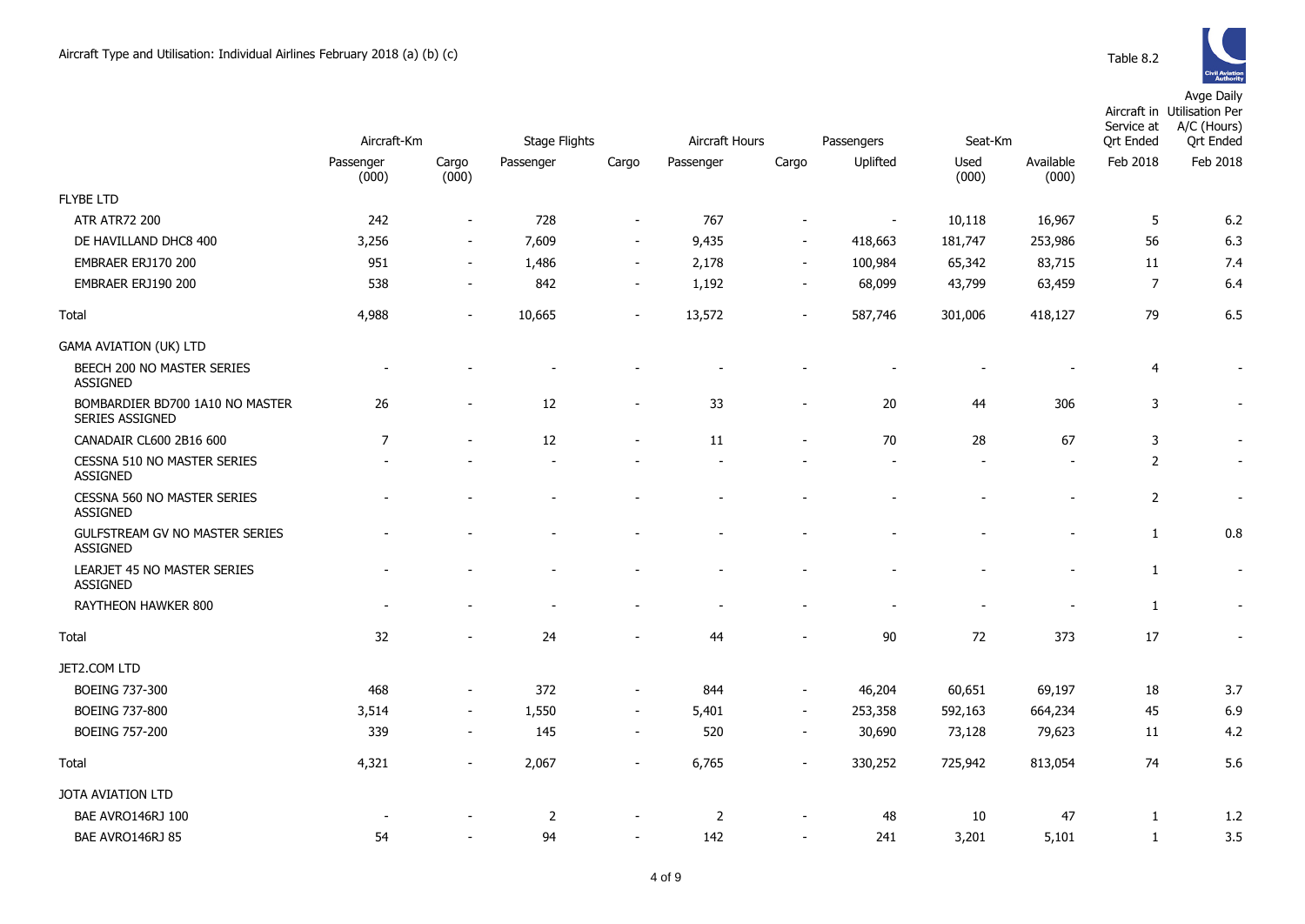

|                                                          | Aircraft-Km        |                          | <b>Stage Flights</b> |                          | Aircraft Hours<br>Passengers |                          |                          | Seat-Km       |                    | Service at<br><b>Qrt Ended</b> | Aircraft in Utilisation Per<br>A/C (Hours)<br><b>Qrt Ended</b> |
|----------------------------------------------------------|--------------------|--------------------------|----------------------|--------------------------|------------------------------|--------------------------|--------------------------|---------------|--------------------|--------------------------------|----------------------------------------------------------------|
|                                                          | Passenger<br>(000) | Cargo<br>(000)           | Passenger            | Cargo                    | Passenger                    | Cargo                    | Uplifted                 | Used<br>(000) | Available<br>(000) | Feb 2018                       | Feb 2018                                                       |
| JOTA AVIATION LTD                                        |                    |                          |                      |                          |                              |                          |                          |               |                    |                                |                                                                |
| <b>BAE BAE146 200</b>                                    | $\overline{2}$     |                          | $\overline{4}$       |                          | 6                            | $\overline{\phantom{a}}$ | 173                      | 106           | 198                | $\mathbf{1}$                   | 1.4                                                            |
| BEECH 90 NO MASTER SERIES<br>ASSIGNED                    |                    |                          |                      |                          |                              |                          |                          |               |                    |                                | $\overline{\phantom{a}}$                                       |
| Total                                                    | 57                 | $\overline{\phantom{a}}$ | 100                  | $\overline{\phantom{a}}$ | 149                          | $\overline{\phantom{a}}$ | 462                      | 3,317         | 5,346              | 3                              | 2.0                                                            |
| <b>LOGANAIR LTD</b>                                      |                    |                          |                      |                          |                              |                          |                          |               |                    |                                |                                                                |
| <b>BRITTEN NORMAN BN2A</b><br>UNDESIGNATED MASTER SERIES | 15                 | $\overline{\phantom{a}}$ | 433                  | $\blacksquare$           | 107                          | $\overline{\phantom{a}}$ | 1,598                    | 70            | 119                | $\overline{2}$                 | 1.8                                                            |
| DE HAVILLAND DHC6 400                                    | 40                 | $\overline{\phantom{a}}$ | 238                  | $\overline{\phantom{m}}$ | 222                          | $\overline{\phantom{a}}$ | 1,938                    | 344           | 757                | 3                              | 2.6                                                            |
| DORNIER 328 NO MASTER SERIES<br>ASSIGNED                 | 60                 | $\overline{\phantom{a}}$ | 175                  | $\blacksquare$           | 197                          | $\overline{\phantom{a}}$ | 2,780                    | 1,052         | 1,860              | 3                              | 2.9                                                            |
| SAAB 2000 NO MASTER SERIES<br><b>ASSIGNED</b>            | 157                | $\blacksquare$           | 496                  | $\blacksquare$           | 456                          | $\overline{\phantom{a}}$ | 11,509                   | 3,689         | 7,863              | 5                              | 3.4                                                            |
| SAAB 340 NO MASTER SERIES ASSIGNED                       | 440                | $\blacksquare$           | 1,582                | $\blacksquare$           | 1,507                        | $\sim$                   | 27,295                   | 8,185         | 14,756             | 17                             | 3.5                                                            |
| Total                                                    | 712                | $\blacksquare$           | 2,924                | $\overline{\phantom{a}}$ | 2,488                        |                          | 45,120                   | 13,340        | 25,355             | 30                             | 3.2                                                            |
| NORWEGIAN AIR UK LTD                                     |                    |                          |                      |                          |                              |                          |                          |               |                    |                                |                                                                |
| <b>BOEING 737-800</b>                                    | 226                | $\overline{\phantom{a}}$ | 118                  | $\overline{\phantom{m}}$ | 345                          | -                        | $\overline{\phantom{a}}$ | 34,058        | 42,035             | $\mathbf{1}$                   | 10.8                                                           |
| <b>BOEING 787 9</b>                                      | 800                | $\overline{\phantom{a}}$ | 95                   | $\overline{\phantom{a}}$ | 1,003                        | $\overline{\phantom{a}}$ | 14,871                   | 244,523       | 275,199            | $\mathbf{1}$                   | 14.6                                                           |
| Total                                                    | 1,026              |                          | 213                  | $\overline{\phantom{a}}$ | 1,348                        | ÷,                       | 14,871                   | 278,581       | 317,234            | $\overline{2}$                 | 12.7                                                           |
| <b>RVL AVIATION LTD</b>                                  |                    |                          |                      |                          |                              |                          |                          |               |                    |                                |                                                                |
| CESSNA 310 NO MASTER SERIES<br><b>ASSIGNED</b>           |                    |                          |                      |                          |                              |                          |                          |               |                    | $\overline{4}$                 | $\overline{\phantom{a}}$                                       |
| CESSNA 402 NO MASTER SERIES<br>ASSIGNED                  |                    |                          |                      |                          |                              |                          |                          |               |                    | $\mathbf{1}$                   | $\overline{\phantom{a}}$                                       |
| CESSNA 404 NO MASTER SERIES<br>ASSIGNED                  |                    |                          |                      |                          |                              |                          |                          |               |                    | 5                              | $\overline{\phantom{a}}$                                       |
| CESSNA F406 NO MASTER SERIES<br><b>ASSIGNED</b>          |                    | $\overline{a}$           | 3                    | $\overline{\phantom{a}}$ | 1                            |                          |                          | 1             | 3                  | 6                              | 0.1                                                            |
| Total                                                    |                    | $\overline{\phantom{a}}$ | 3                    | $\blacksquare$           | 1                            |                          |                          | 1             | 3                  | 16                             | $\overline{\phantom{a}}$                                       |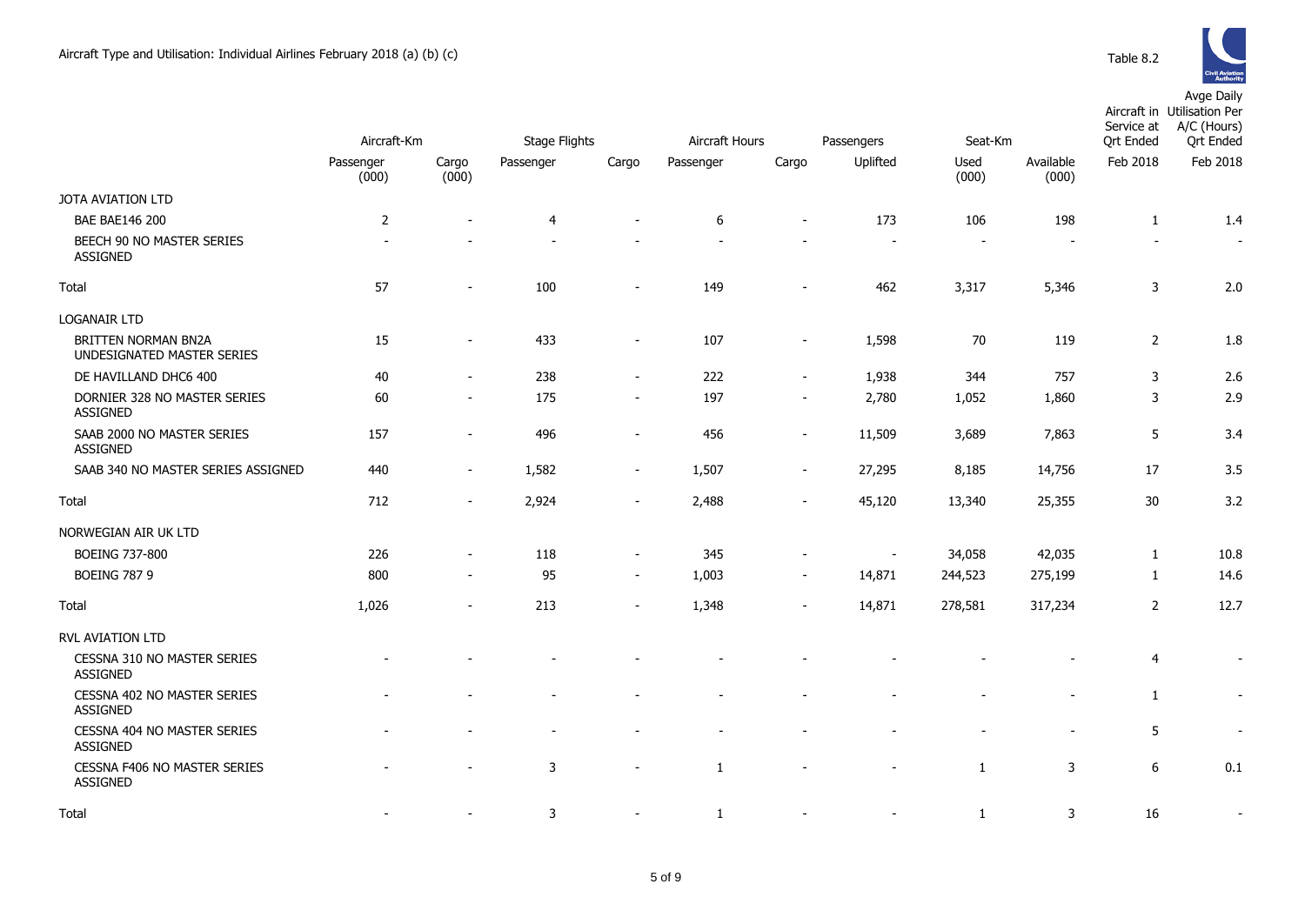

|                                                           |                    |                |                      |                              | Aircraft Hours<br>Passengers |                          |          |                          |                    | Service at       | Aircraft in Utilisation Per<br>A/C (Hours) |
|-----------------------------------------------------------|--------------------|----------------|----------------------|------------------------------|------------------------------|--------------------------|----------|--------------------------|--------------------|------------------|--------------------------------------------|
|                                                           | Aircraft-Km        |                | <b>Stage Flights</b> |                              |                              |                          |          | Seat-Km                  |                    | <b>Ort Ended</b> | <b>Qrt</b> Ended                           |
|                                                           | Passenger<br>(000) | Cargo<br>(000) | Passenger            | Cargo                        | Passenger                    | Cargo                    | Uplifted | Used<br>(000)            | Available<br>(000) | Feb 2018         | Feb 2018                                   |
| SAXONAIR CHARTER LTD                                      |                    |                |                      |                              |                              |                          |          |                          |                    |                  |                                            |
| CESSNA 510 NO MASTER SERIES<br><b>ASSIGNED</b>            |                    |                |                      |                              |                              |                          |          |                          |                    | 1                |                                            |
| EMBRAER EMB505 NO MASTER SERIES<br><b>ASSIGNED</b>        |                    |                |                      |                              |                              |                          |          |                          |                    | $\mathbf{1}$     | $\overline{\phantom{a}}$                   |
| EMBRAER EMB550 NO MASTER SERIES<br><b>ASSIGNED</b>        | 24                 | $\overline{a}$ | 20                   | ۰                            | 37                           | $\blacksquare$           | 88       | 94                       | 242                | $\mathbf{1}$     | 0.8                                        |
| GULFSTREAM GV NO MASTER SERIES<br><b>ASSIGNED</b>         | 42                 |                | 9                    | $\overline{a}$               | 49                           | $\overline{a}$           | 35       | 169                      | 665                | $\mathbf{1}$     | 1.3                                        |
| RAYTHEON HAWKER 800                                       |                    |                |                      |                              |                              |                          |          |                          |                    | 3                | $\overline{\phantom{a}}$                   |
| Total                                                     | 66                 |                | 29                   |                              | 85                           | $\overline{a}$           | 123      | 263                      | 907                | $\overline{7}$   | 0.3                                        |
| TAG AVIATION (UK) LTD                                     |                    |                |                      |                              |                              |                          |          |                          |                    |                  |                                            |
| AIRBUS A319 100                                           |                    |                |                      |                              |                              |                          |          | $\overline{\phantom{a}}$ |                    | $\mathbf{1}$     | $\overline{\phantom{a}}$                   |
| <b>BOEING 757-200</b>                                     | 34                 |                | $\overline{7}$       | $\sim$                       | 40                           | $\overline{\phantom{a}}$ | 371      | 1,767                    | 3,087              | 1                | 0.4                                        |
| BOMBARDIER BD100 1A10 NO MASTER<br>SERIES ASSIGNED        |                    |                |                      |                              |                              |                          |          |                          |                    | 1                | $\sim$                                     |
| BOMBARDIER BD700 1A10 NO MASTER<br>SERIES ASSIGNED        | 35                 | ۰              | 15                   |                              | 45                           | $\overline{\phantom{a}}$ | 60       | 205                      | 590                | 5                | 0.3                                        |
| BOMBARDIER BD700 1A11 NO MASTER<br>SERIES ASSIGNED        |                    |                |                      |                              |                              |                          |          | $\sim$                   |                    | $\mathbf{1}$     | $\blacksquare$                             |
| BOMBARDIER CL600 2B19 NO MASTER<br><b>SERIES ASSIGNED</b> | $\overline{2}$     |                | $\overline{4}$       | $\blacksquare$               | 3                            | $\overline{\phantom{a}}$ | 29       | 16                       | 29                 | $\mathbf{1}$     | $\blacksquare$                             |
| CANADAIR CL600 2B16 600                                   |                    |                |                      |                              |                              |                          |          |                          |                    | $\overline{4}$   | 0.4                                        |
| DASSAULT FALCON 2000 NO MASTER<br><b>SERIES ASSIGNED</b>  |                    |                |                      |                              |                              |                          |          |                          |                    | $\overline{2}$   | 0.2                                        |
| DASSAULT FALCON 7X NO MASTER<br>SERIES ASSIGNED           |                    |                |                      |                              |                              |                          |          |                          |                    | 3                | $\overline{\phantom{a}}$                   |
| DASSAULT FALCON 900EX NO MASTER<br>SERIES ASSIGNED        | 16                 |                | 17                   | $\blacksquare$               | 21                           | $\overline{a}$           | 68       | 67                       | 234                | 3                | 0.2                                        |
| EMBRAER EMB135 NO MASTER SERIES<br><b>ASSIGNED</b>        | $\overline{7}$     | $\overline{a}$ | $\overline{7}$       | $\overline{\phantom{a}}$     | 11                           | $\overline{\phantom{a}}$ | 21       | 20                       | 86                 | $\overline{2}$   | 0.2                                        |
| <b>GULFSTREAM GV NO MASTER SERIES</b><br><b>ASSIGNED</b>  | 12                 |                | 6                    | $\qquad \qquad \blacksquare$ | 15                           | $\overline{a}$           | 24       | 46                       | 219                | $\mathbf{1}$     | 0.9                                        |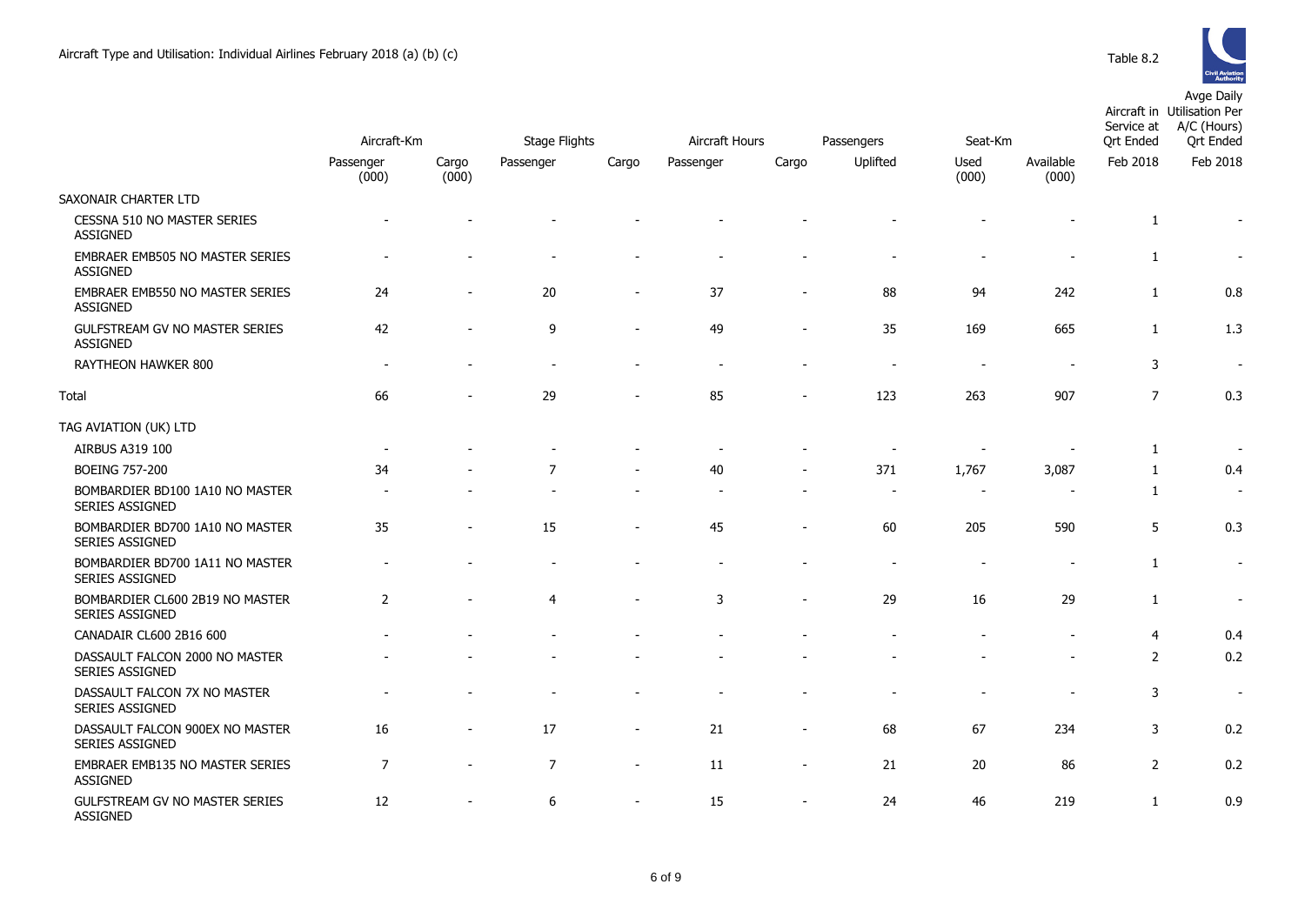

|                                                    |                    |                          |                      |                          |                |                          |            |               |                    | Service at       | Aircraft in Utilisation Per<br>A/C (Hours) |
|----------------------------------------------------|--------------------|--------------------------|----------------------|--------------------------|----------------|--------------------------|------------|---------------|--------------------|------------------|--------------------------------------------|
|                                                    | Aircraft-Km        |                          | <b>Stage Flights</b> |                          | Aircraft Hours |                          | Passengers | Seat-Km       |                    | <b>Qrt Ended</b> | <b>Qrt Ended</b>                           |
|                                                    | Passenger<br>(000) | Cargo<br>(000)           | Passenger            | Cargo                    | Passenger      | Cargo                    | Uplifted   | Used<br>(000) | Available<br>(000) | Feb 2018         | Feb 2018                                   |
| TAG AVIATION (UK) LTD                              |                    |                          |                      |                          |                |                          |            |               |                    |                  |                                            |
| GULFSTREAM GVI NO MASTER SERIES<br><b>ASSIGNED</b> |                    |                          |                      |                          |                |                          |            |               |                    | $\mathbf{1}$     |                                            |
| Total                                              | 105                |                          | 56                   |                          | 135            |                          | 573        | 2,121         | 4,245              | 26               | 0.2                                        |
| THOMAS COOK AIRLINES LTD                           |                    |                          |                      |                          |                |                          |            |               |                    |                  |                                            |
| <b>AIRBUS A320 200</b>                             | 121                |                          | 43                   |                          | 181            | $\overline{\phantom{a}}$ | 6,613      | 18,962        | 21,728             | 1                | 5.5                                        |
| AIRBUS A321 200                                    | 2,902              |                          | 967                  |                          | 4,205          | $\sim$                   | 183,113    | 589,524       | 638,108            | 21               | 8.4                                        |
| <b>AIRBUS A330-200</b>                             | 1,543              |                          | 216                  | $\overline{\phantom{a}}$ | 1,979          | $\sim$                   | 57,674     | 442,155       | 488,463            | 5                | 12.3                                       |
| BOEING 757-300                                     | 394                |                          | 138                  |                          | 581            |                          | 34,786     | 99,557        | 109,696            | 5                | 9.1                                        |
| <b>BOEING 767-300</b>                              |                    |                          |                      |                          |                |                          |            |               |                    |                  | 7.3                                        |
| Total                                              | 4,960              |                          | 1,364                |                          | 6,946          |                          | 282,186    | 1,150,198     | 1,257,995          | 32               | 9.2                                        |
| TITAN AIRWAYS LTD                                  |                    |                          |                      |                          |                |                          |            |               |                    |                  |                                            |
| AIRBUS A318 100                                    | 4                  |                          | $\overline{2}$       |                          | 6              |                          | 42         | 90            | 137                | 1                | 0.9                                        |
| <b>AIRBUS A320 200</b>                             | 167                |                          | 118                  | $\overline{\phantom{a}}$ | 285            | $\overline{\phantom{a}}$ | 13,327     | 23,507        | 29,991             | 2                | 5.7                                        |
| AIRBUS A321 200                                    | 94                 | $\sim$                   | 36                   | $\overline{\phantom{a}}$ | 140            | $\blacksquare$           | 69         | 18,364        | 19,986             | 1                | 3.2                                        |
| BOEING 737-300                                     | 33                 |                          | 25                   | $\overline{\phantom{a}}$ | 62             | $\overline{\phantom{a}}$ | 613        | 807           | 4,322              | $\mathbf{1}$     | 1.7                                        |
| <b>BOEING 737-400</b>                              | 41                 | 28                       | 35                   | 52                       | 78             | 64                       | $\sim$     | 4,390         | 5,993              | 1                | 3.1                                        |
| <b>BOEING 757-200</b>                              | 73                 | $\overline{\phantom{a}}$ | 67                   | $\blacksquare$           | 136            | $\blacksquare$           | 9,169      | 10,833        | 15,116             | $\overline{2}$   | 3.6                                        |
| <b>BOEING 767-300</b>                              | 61                 | $\overline{\phantom{a}}$ | 19                   | $\overline{\phantom{a}}$ | 88             | $\overline{\phantom{a}}$ | 1,382      | 8,333         | 16,240             | $\mathbf{1}$     | 3.1                                        |
| Total                                              | 473                | 28                       | 302                  | 52                       | 795            | 64                       | 24,602     | 66,324        | 91,785             | 9                | 3.6                                        |
| TRIAIR (BERMUDA) LTD                               |                    |                          |                      |                          |                |                          |            |               |                    |                  |                                            |
| DASSAULT FALCON 7X NO MASTER<br>SERIES ASSIGNED    |                    |                          |                      |                          |                |                          |            |               |                    | $\mathbf{1}$     | 0.4                                        |
| Total                                              |                    |                          |                      |                          |                |                          |            |               |                    | $\mathbf{1}$     | 0.4                                        |
| TUI AIRWAYS LTD                                    |                    |                          |                      |                          |                |                          |            |               |                    |                  |                                            |
| BOEING 737-800                                     | 2,838              |                          | 1,237                |                          | 4,294          |                          | 214,224    | 501,581       | 536,402            | 20               | 7.9                                        |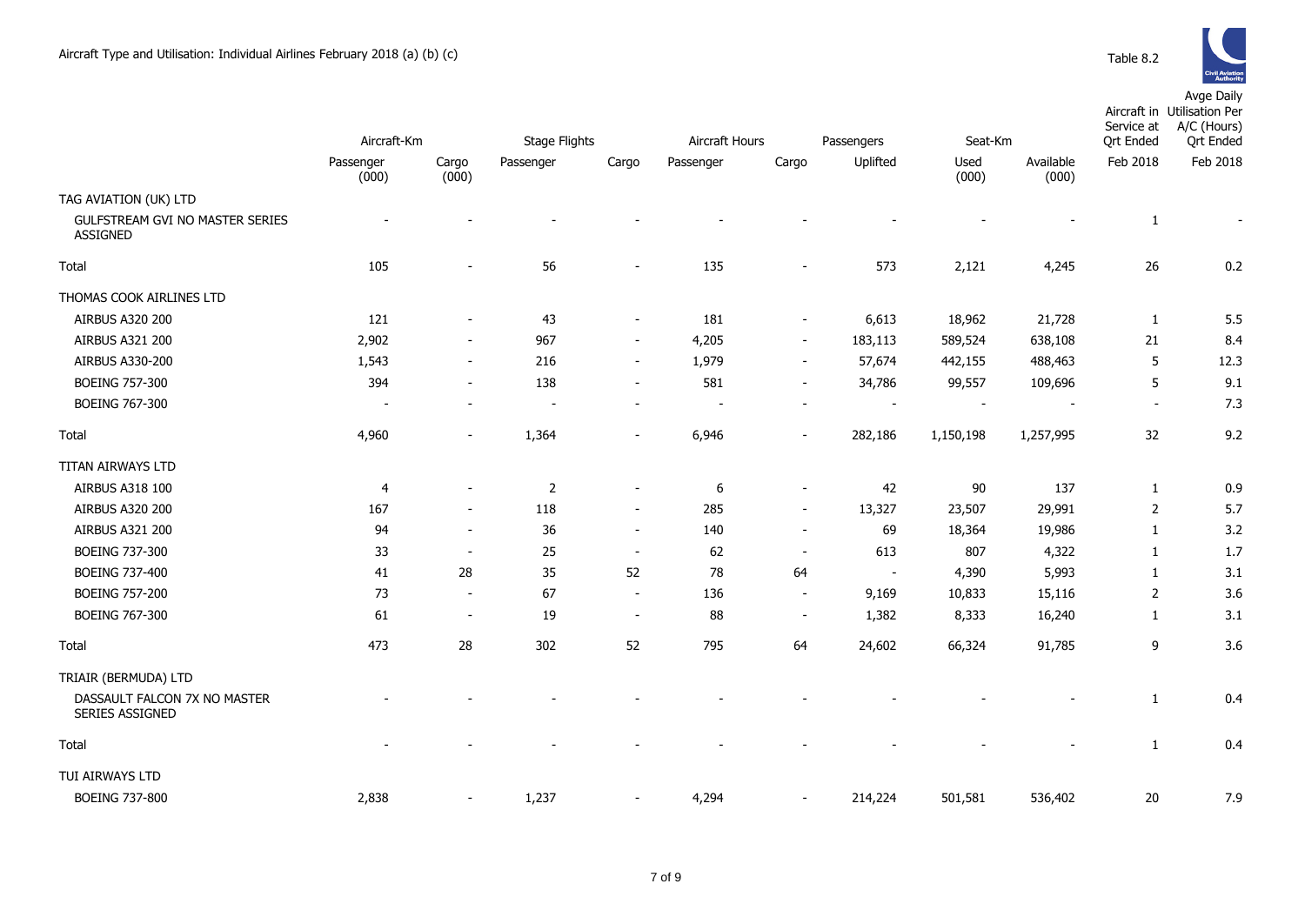|                               | Aircraft-Km              |                          | <b>Stage Flights</b>     |                          | Aircraft Hours           |                          | Passengers     | Seat-Km       |                          | Service at<br><b>Qrt Ended</b> | Aircraft in Utilisation Per<br>A/C (Hours)<br><b>Qrt Ended</b> |
|-------------------------------|--------------------------|--------------------------|--------------------------|--------------------------|--------------------------|--------------------------|----------------|---------------|--------------------------|--------------------------------|----------------------------------------------------------------|
|                               | Passenger<br>(000)       | Cargo<br>(000)           | Passenger                | Cargo                    | Passenger                | Cargo                    | Uplifted       | Used<br>(000) | Available<br>(000)       | Feb 2018                       | Feb 2018                                                       |
| TUI AIRWAYS LTD               |                          |                          |                          |                          |                          |                          |                |               |                          |                                |                                                                |
| <b>BOEING 757-200</b>         | 2,059                    | $\overline{\phantom{a}}$ | 779                      | $\blacksquare$           | 3,028                    | $\overline{\phantom{a}}$ | 155,853        | 413,224       | 450,655                  | 14                             | 7.2                                                            |
| BOEING 767-300                | 1,221                    | $\sim$                   | 162                      | $\sim$                   | 1,597                    | $\overline{\phantom{a}}$ | $\blacksquare$ | 356,021       | 365,098                  | 4                              | 10.8                                                           |
| <b>BOEING 787 8</b>           | 3,147                    | $\overline{\phantom{a}}$ | 406                      | $\sim$                   | 3,914                    | $\overline{\phantom{a}}$ | 90,753         | 915,549       | 944,120                  | 9                              | 12.9                                                           |
| <b>BOEING 787 9</b>           | 833                      | $\sim$                   | 108                      | $\overline{\phantom{a}}$ | 1,025                    | $\overline{\phantom{a}}$ | 35,802         | 276,337       | 287,357                  | $\overline{2}$                 | 17.9                                                           |
| Total                         | 10,099                   | $\sim$                   | 2,692                    | $\overline{\phantom{a}}$ | 13,858                   | $\blacksquare$           | 496,632        | 2,462,712     | 2,583,632                | 49                             | 9.0                                                            |
| VIRGIN ATLANTIC AIRWAYS LTD   |                          |                          |                          |                          |                          |                          |                |               |                          |                                |                                                                |
| AIRBUS A330-200               | 14                       | $\blacksquare$           | 2                        | $\overline{\phantom{a}}$ | 18                       | $\overline{\phantom{a}}$ | 190            | 1,353         | 4,088                    | $\sim$                         | $\sim$                                                         |
| AIRBUS A330-300               | 1,759                    | $\sim$                   | 300                      | $\sim$                   | 2,366                    | $\overline{\phantom{a}}$ | 56,624         | 331,231       | 467,807                  | 8                              | 12.0                                                           |
| AIRBUS A340-600               | 1,722                    | $\overline{\phantom{a}}$ | 286                      | $\overline{\phantom{a}}$ | 2,272                    | $\overline{\phantom{a}}$ | 61,758         | 365,652       | 530,440                  | $\overline{7}$                 | 12.5                                                           |
| <b>BOEING 747 400</b>         | 1,620                    | $\sim$                   | 224                      | $\sim$                   | 2,003                    | $\overline{\phantom{a}}$ | 79,999         | 580,772       | 737,326                  | 8                              | 12.5                                                           |
| <b>BOEING 787 9</b>           | 3,702                    | $\overline{\phantom{a}}$ | 440                      | $\overline{\phantom{a}}$ | 4,555                    | $\overline{\phantom{a}}$ | 83,590         | 704,461       | 977,444                  | 14                             | 12.4                                                           |
| Total                         | 8,818                    | $\sim$                   | 1,252                    | $\overline{\phantom{a}}$ | 11,214                   | $\blacksquare$           | 282,161        | 1,983,469     | 2,717,105                | 37                             | 12.4                                                           |
| VIRGIN ATLANTIC INTERNATIONAL |                          |                          |                          |                          |                          |                          |                |               |                          |                                |                                                                |
| AIRBUS A330-300               | 855                      | $\overline{\phantom{a}}$ | 158                      | $\overline{\phantom{a}}$ | 1,106                    | $\overline{\phantom{a}}$ | 29,477         | 199,151       | 227,322                  | $\overline{2}$                 | 18.2                                                           |
| Total                         | 855                      | $\overline{\phantom{a}}$ | 158                      | $\overline{\phantom{a}}$ | 1,106                    | $\overline{\phantom{a}}$ | 29,477         | 199,151       | 227,322                  | $\overline{2}$                 | 18.2                                                           |
| WEST ATLANTIC UK LTD          |                          |                          |                          |                          |                          |                          |                |               |                          |                                |                                                                |
| BOEING 737-300                | $\sim$                   | 126                      | $\overline{\phantom{a}}$ | 205                      | $\blacksquare$           | 274                      |                |               |                          | 6                              | 1.4                                                            |
| BOEING 737-400                | $\sim$                   | 325                      | $\overline{\phantom{a}}$ | 653                      | $\overline{\phantom{a}}$ | 777                      |                |               |                          | 11                             | 2.4                                                            |
| Total                         | $\overline{\phantom{a}}$ | 451                      | $\overline{\phantom{a}}$ | 858                      | $\overline{\phantom{a}}$ | 1,052                    |                |               | $\overline{\phantom{a}}$ | 17                             | 2.1                                                            |
| <b>Grand Total</b>            | 122,522                  | 2,769                    | 77,282                   | 2,457                    | 198,178                  | 4,875                    | 9,169,176      | 21,927,009    | 26,744,444               | 1,028                          | 7.7                                                            |